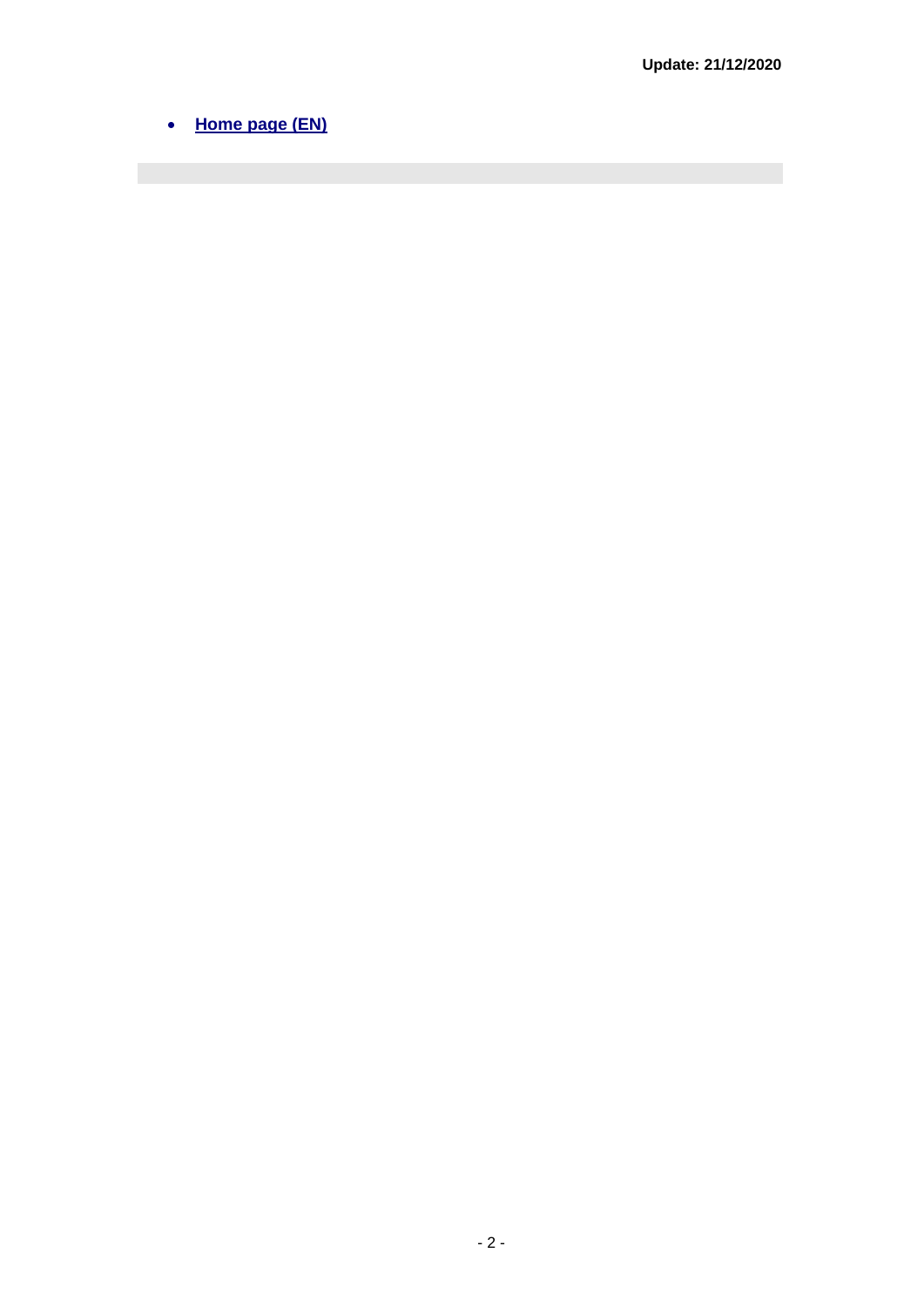## **[Czech Republic](http://www.mzv.cz/jnp/cz/index.html)**

**[https://www.mzv.cz/jnp/cz/o\\_ministerstvu/prace\\_v\\_mezinarodnich](https://www.mzv.cz/jnp/cz/o_ministerstvu/prace_v_mezinarodnich_org/eu/index.html) [\\_org/eu/index.html](https://www.mzv.cz/jnp/cz/o_ministerstvu/prace_v_mezinarodnich_org/eu/index.html)**

**[Home page \(EN\)](http://www.mzv.cz/jnp/en/index.html)**

#### **[Denmark](http://um.dk/da)**

**[http://um.dk/da/om-os/Stillinger/internationale/nyt-om](http://um.dk/da/om-os/Stillinger/internationale/nyt-om-internationale-stillinger/)[internationale-stillinger/](http://um.dk/da/om-os/Stillinger/internationale/nyt-om-internationale-stillinger/)**

**[Home page](http://um.dk/en) (EN)**

#### **[Estonia](http://www.vm.ee/)**

**<http://www.vm.ee/et/taxonomy/term/199>**

- **[Home page](http://www.vm.ee/?q=en) (EN)**
- **[Home page \(RU\)](http://www.vm.ee/?q=ru)**

#### **[Finland](http://formin.finland.fi/public/default.aspx?culture=fi-Fi&contentlan=1)**

**<https://um.fi/ulkoministerion-rahoittamat-kansainvaliset-tehtavat>**

**[Home page](http://formin.finland.fi/public/default.aspx?culture=en-US&contentlan=2) (EN)**

#### **[France](http://www.diplomatie.gouv.fr/fr/)**

**[http://www.diplomatie.gouv.fr/fr/emplois-stages-et-concours-](http://www.diplomatie.gouv.fr/fr/emplois-stages-et-concours-825/delegation-aux-fonctionnaires/)[825/delegation-aux-fonctionnaires/](http://www.diplomatie.gouv.fr/fr/emplois-stages-et-concours-825/delegation-aux-fonctionnaires/)**

- **[Home page \(EN\)](http://www.diplomatie.gouv.fr/en/)**
- **[Home page \(ES\)](http://www.diplomatie.gouv.fr/es/)**

#### **[Germany](http://www.auswaertiges-amt.de/DE/Startseite_node.html)**

**[www.bfio.de](http://www.bfio.de/)**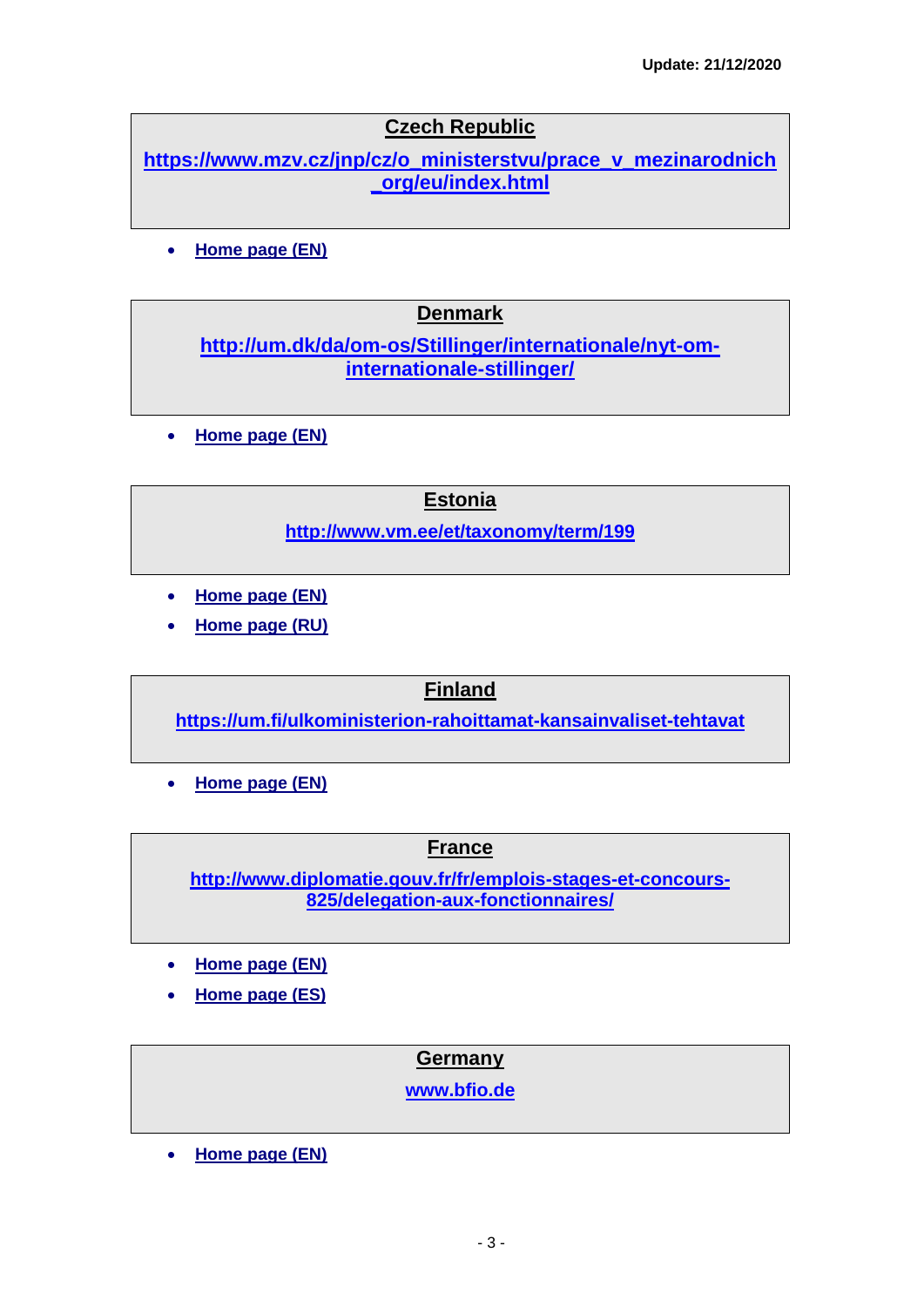### **[Greece](http://www.mfa.gr/)**

**<http://www.mfa.gr/>**

- **[Home page](http://www.mfa.gr/en/) (EN)**
- **[Home page \(FR\)](http://www.mfa.gr/fr/)**

## **[Hungary](http://www.kormany.hu/hu/kulugyminiszterium)**

**<http://euallas.kormany.hu/gyakornoki-programok> <http://www.kormany.hu/hu/kulgazdasagi-es-kulugyminiszterium>**

**[Home page \(EN\)](http://www.kormany.hu/en/ministry-of-foreign-affairs-and-trade)**

#### **[Ireland](http://foreignaffairs.gov.ie/home/index.aspx?id=2)**

**<https://www.dfa.ie/about-us/working-with-us/career-opportunities/>**

**[Home page \(EN\)](https://www.dfa.ie/)**

### **[Italy](http://www.esteri.it/MAE/IT/Home.htm?LANG=IT)**

**[https://www.esteri.it/mae/it/servizi/italiani/opportunita/nelle\\_oo\\_ii/pergio](https://www.esteri.it/mae/it/servizi/italiani/opportunita/nelle_oo_ii/pergiovani/jpd.html) [vani/jpd.html](https://www.esteri.it/mae/it/servizi/italiani/opportunita/nelle_oo_ii/pergiovani/jpd.html)**

**<http://www.undesa.it/index.php/other-opportunities/jpd-programme/>**

**[Home page \(EN\)](http://www.esteri.it/MAE/EN/Home.htm?LANG=EN)**

## **[Latvia](http://www.am.gov.lv/lv/Jaunumi/zinas/)**

**[http://www.mfa.gov.lv/arpolitika/eiropas-savieniba-arpolitika/darbs-un](http://www.mfa.gov.lv/arpolitika/eiropas-savieniba-arpolitika/darbs-un-stazesanas-es-institucijas/stazieru-programmas-es-institucijas)[stazesanas-es-institucijas/stazieru-programmas-es-institucijas](http://www.mfa.gov.lv/arpolitika/eiropas-savieniba-arpolitika/darbs-un-stazesanas-es-institucijas/stazieru-programmas-es-institucijas)**

**[Home page \(EN\)](http://www.am.gov.lv/en)**

### **[Lithuania](http://www.urm.lt/)**

**[https://www.urm.lt/default/lt/skelbimai/atrankos-ir-konkursai-i-tarptautiniu](https://www.urm.lt/default/lt/skelbimai/atrankos-ir-konkursai-i-tarptautiniu-organizaciju-ir-es-institucijas-bei-misijas/skelbiama-atranka-auksto-lygio-stazuociu-programai-es-delegacijose-)[organizaciju-ir-es-institucijas-bei-misijas/skelbiama-atranka-auksto-lygio](https://www.urm.lt/default/lt/skelbimai/atrankos-ir-konkursai-i-tarptautiniu-organizaciju-ir-es-institucijas-bei-misijas/skelbiama-atranka-auksto-lygio-stazuociu-programai-es-delegacijose-)[stazuociu-programai-es-delegacijose-](https://www.urm.lt/default/lt/skelbimai/atrankos-ir-konkursai-i-tarptautiniu-organizaciju-ir-es-institucijas-bei-misijas/skelbiama-atranka-auksto-lygio-stazuociu-programai-es-delegacijose-)**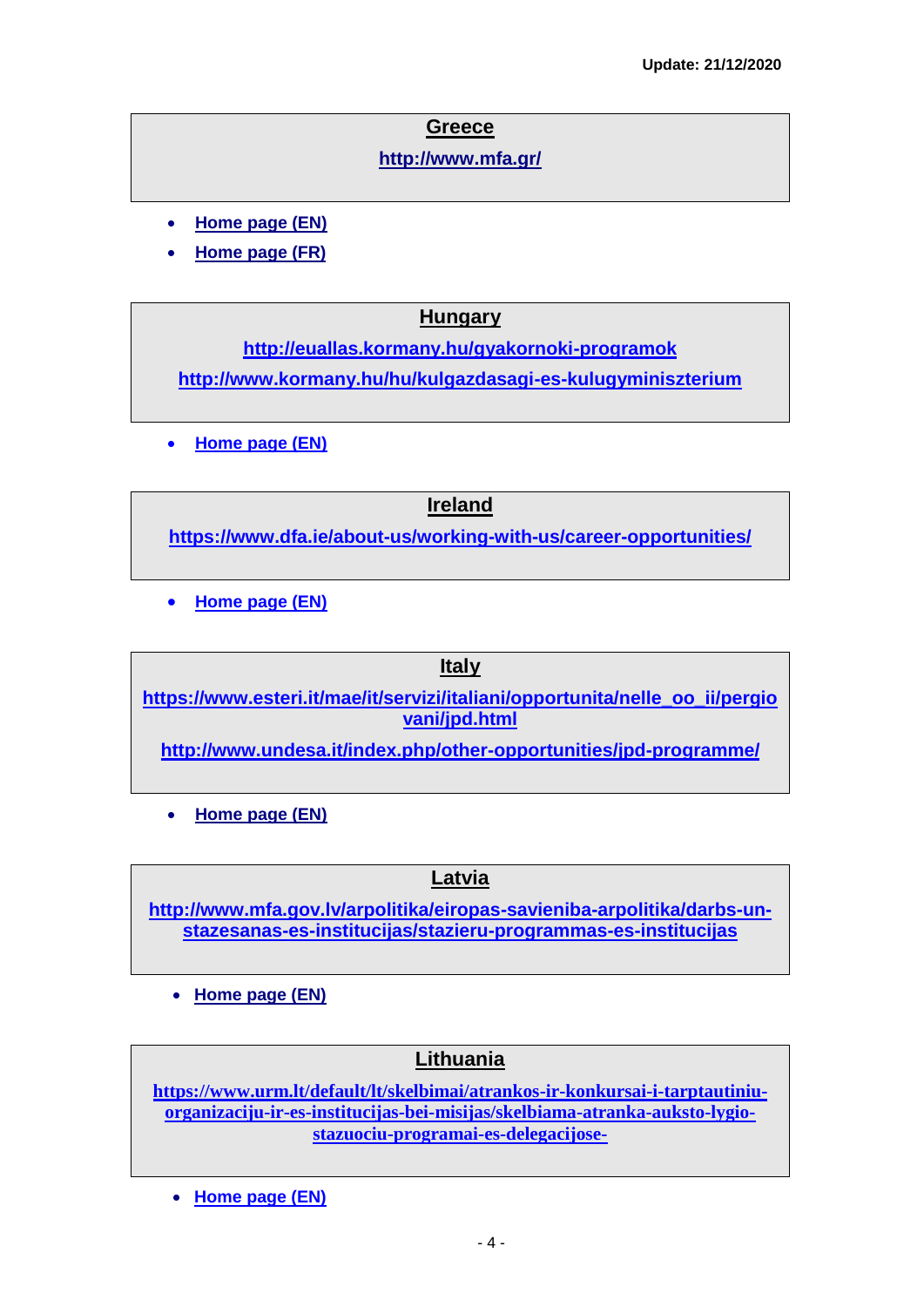## **[Luxembourg](http://www.mae.lu/)**

**[https://cooperation.gouvernement.lu/fr/s-engager/appels-a](https://cooperation.gouvernement.lu/fr/s-engager/appels-a-candidature.html)[candidature.html](https://cooperation.gouvernement.lu/fr/s-engager/appels-a-candidature.html)**

**[Home page \(FR\)](https://maee.gouvernement.lu/)**

**[Malta](http://www.foreign.gov.mt/default.aspx?MDIS=1)**

**[https://www.gov.mt/en/Government/DOI/Government%20Gazette/Emplo](https://www.gov.mt/en/Government/DOI/Government%20Gazette/Employment%20Opportunities/Pages/eu-opp.aspx) [yment%20Opportunities/Pages/eu-opp.aspx](https://www.gov.mt/en/Government/DOI/Government%20Gazette/Employment%20Opportunities/Pages/eu-opp.aspx)**

**[Netherlands \(The\)](http://www.minbuza.nl/)**

**[www.werkenbijdeeu.nl](http://www.werkenbijdeeu.nl/)**

#### **[Poland](http://www.msz.gov.pl/Strona,glowna,1.html)**

**[https://www.msz.gov.pl/pl/polityka\\_zagraniczna/kariera\\_organizacje\\_mi](https://www.msz.gov.pl/pl/polityka_zagraniczna/kariera_organizacje_miedzynarodowe/konkursy_do_ue/procedury) [edzynarodowe/konkursy\\_do\\_ue/procedury](https://www.msz.gov.pl/pl/polityka_zagraniczna/kariera_organizacje_miedzynarodowe/konkursy_do_ue/procedury)**

**[Home page \(EN\)](http://www.msz.gov.pl/en/)**

### **[Portugal](http://www.portugal.gov.pt/pt.aspx)**

**[https://www.portaldiplomatico.mne.gov.pt/sobre-nos/carreiras-e](https://www.portaldiplomatico.mne.gov.pt/sobre-nos/carreiras-e-oportunidades/uniao-europeia)[oportunidades/uniao-europeia](https://www.portaldiplomatico.mne.gov.pt/sobre-nos/carreiras-e-oportunidades/uniao-europeia)**

**[Home page \(PT\)](http://www.portugal.gov.pt/en/the-ministries/ministry-of-foreign-affairs.aspx)**

### **[Romania](http://www.mae.ro/)**

**<http://ue.mae.ro/node/913>**

- **[Home page \(EN\)](http://www.mae.ro/en)**
- **[Home page \(FR\)](http://www.mae.ro/fr)**

### **[Slovakia](http://www.mzv.sk/)**